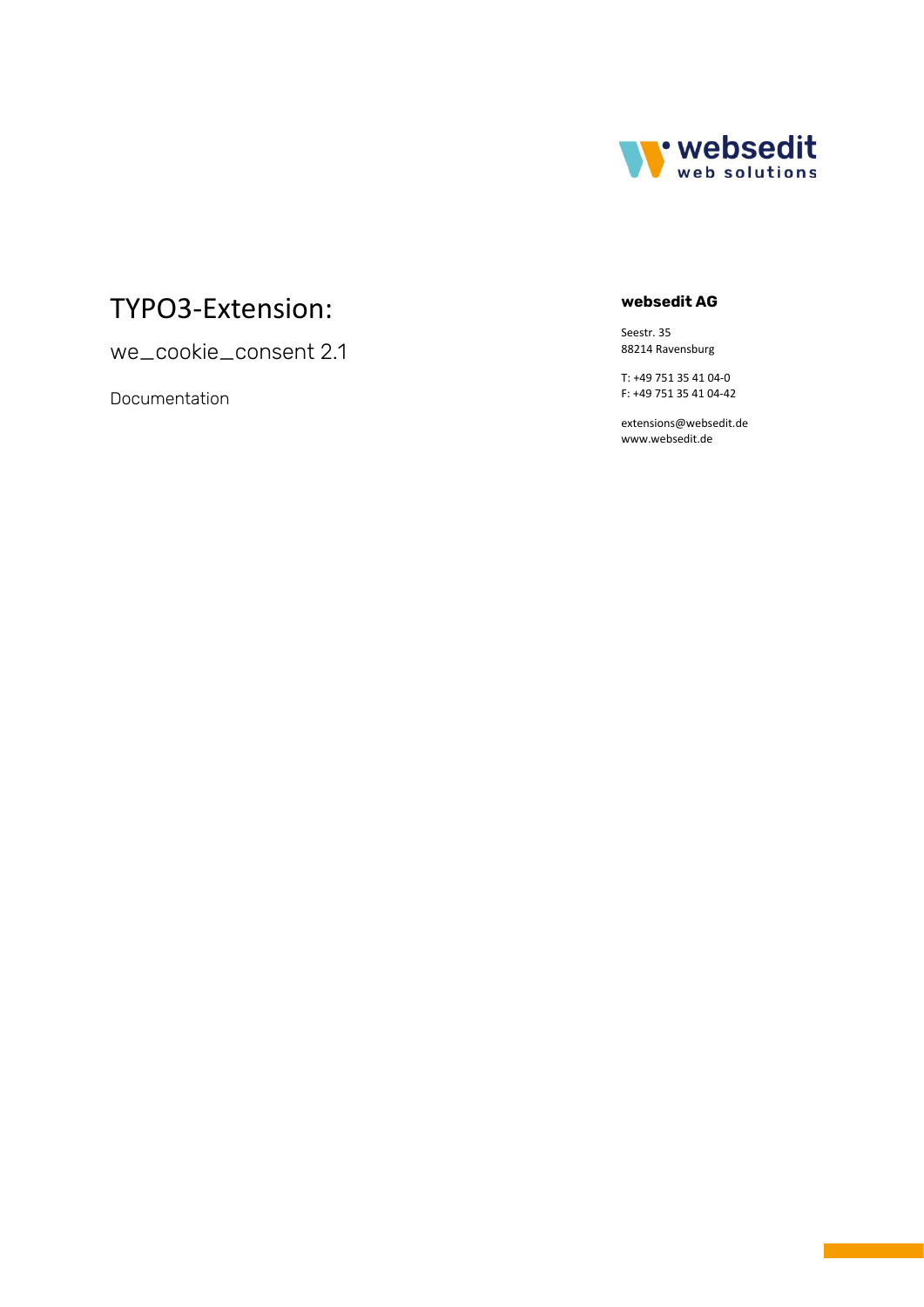# **INHALTSVERZEICHNIS**

| 1.     |                                                                                                |
|--------|------------------------------------------------------------------------------------------------|
| 1.1.   |                                                                                                |
| 1.2.   |                                                                                                |
| 1.3.   |                                                                                                |
| 2.     |                                                                                                |
| 2.1.   |                                                                                                |
| 2.2.   |                                                                                                |
| 2.3.   |                                                                                                |
| 2.3.1. |                                                                                                |
| 2.3.2. |                                                                                                |
| 2.3.3. |                                                                                                |
| 2.4.   |                                                                                                |
| 2.4.1. |                                                                                                |
| 2.4.2. |                                                                                                |
| 3.     |                                                                                                |
| 4.     |                                                                                                |
| 4.1.   |                                                                                                |
| 4.1.1. |                                                                                                |
| 4.1.2. |                                                                                                |
| 4.2.   |                                                                                                |
| 4.2.1. |                                                                                                |
| 4.2.2. | Create a service or script in the extension, which is integrated via the Google Tag Manager 10 |
| 4.2.3. |                                                                                                |
| 4.2.4. |                                                                                                |
| 4.2.5. | Use of the Google Tag Manager export function within the Cookie Consent Extension  11          |
| 5.     |                                                                                                |
| 6.     |                                                                                                |
| 7.     |                                                                                                |
| 7.1.   |                                                                                                |
| 7.2.   |                                                                                                |
| 7.3.   |                                                                                                |
| 8.     |                                                                                                |
| 9.     |                                                                                                |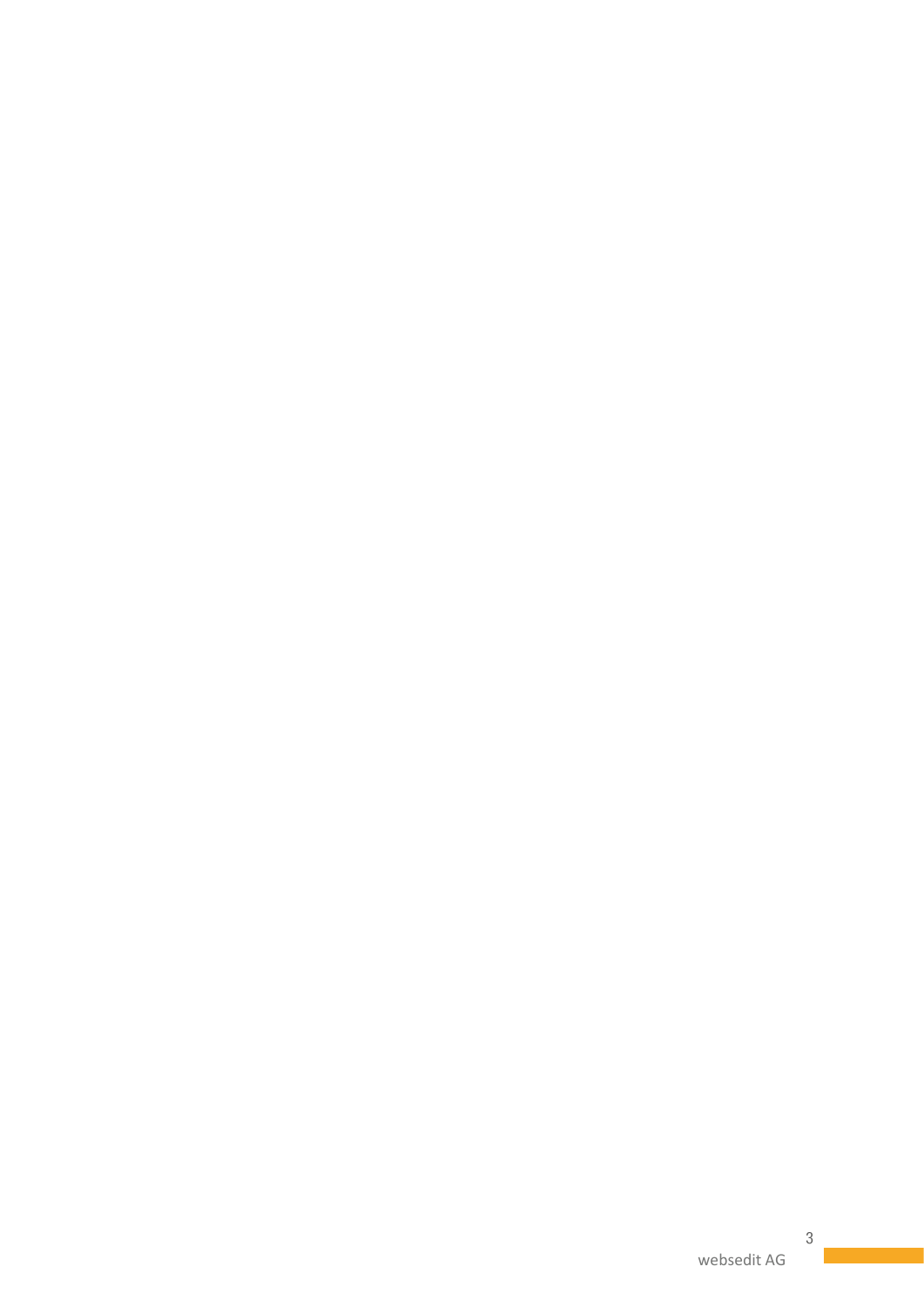# **Introduction**

How is the extension?

Due to the legal decision of the European Court of Justice (ECJ), website operators must obtain the active consent of users to the use and storage of cookies or scripts on the user's computer. It is therefore not sufficient to simply point them out or to use them before actively agreeing to them. With the we\_cookie\_consent Extension you can integrate cookies or scripts on your website in a data protection compliant way.

- 1.1. Properties
	- Activates cookies only after approval
	- Data protection-compliant content solution
	- Providing the user settings
	- Simple Google Tag Manager export
	- Provision of cookie information in the privacy policy
	- Preconfigured modules for Google Analytics, Google Tag Manager, Facebook, Youtube and Vimeo
	- Arbitrary expandability of tracking scripts
- 1.2. Compatibility
	- TYPO3 7.6
	- TYPO3 8.7
	- TYPO3 9.5
	- TYPO3 10.4

#### 1.3. Demo

https://consent.websedit.de/

# **Setup**

#### 2.1. Requirements

The extension uses jQuery in the frontend. If the jQuery libary is already in use, no adjustment is necessary. Otherwise, you must include jQuery. Future versions of the extension should work without jQuery.

# 2.2. Installation

The extension is installed like any TYPO3 extension. There are 4 sources of supply.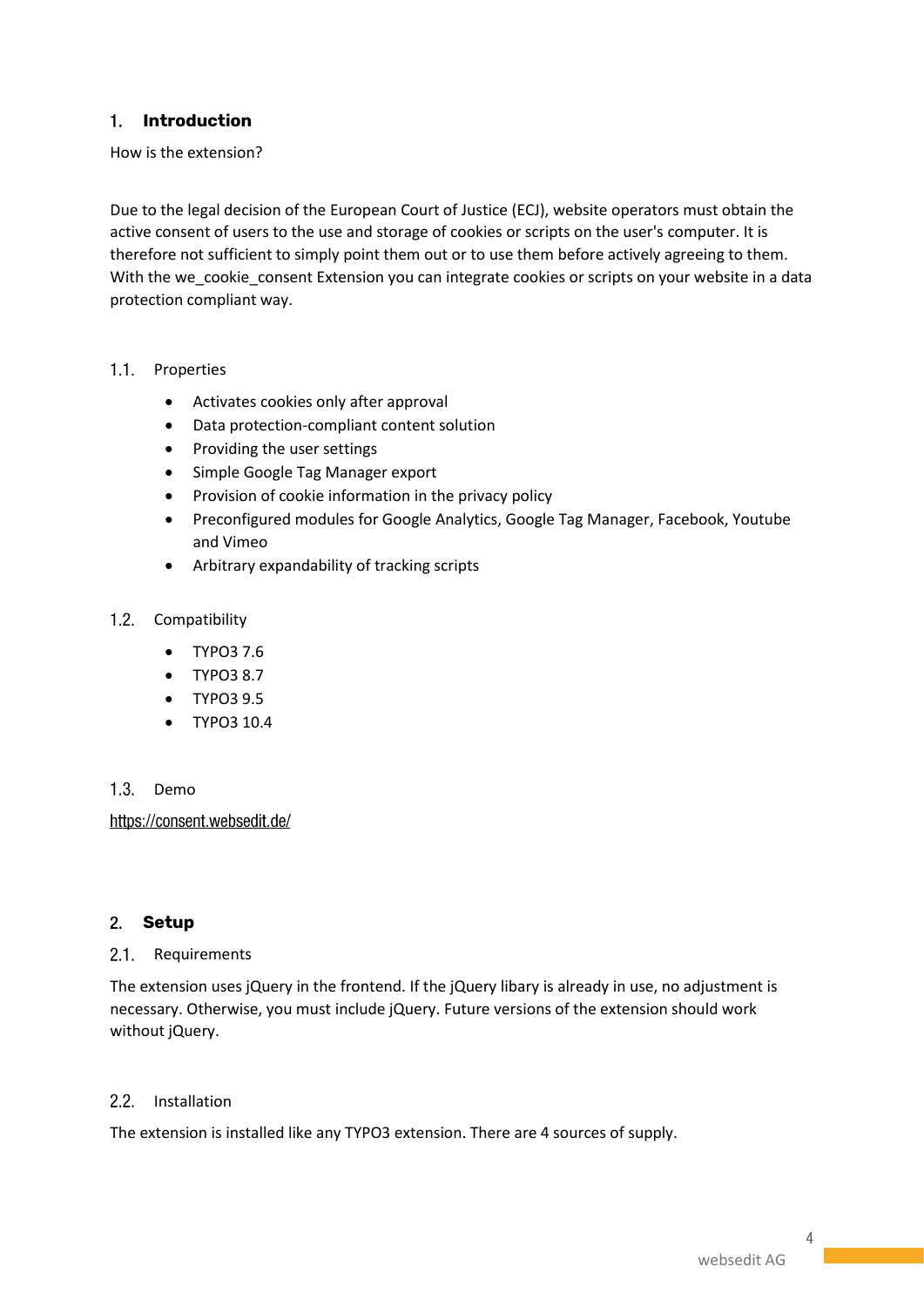### 2.3. Get the extension

2.3rd1stAbout the Extension Manager in the TYPO3 Backend

- 1) As a user with admin rights, navigate to the **Extensions** module
- 2) In the select box, navigate to the **Get Extensions** sub-module.
- 3) Click on "Update now"
- 4) Enter the key **we\_cookie\_consent** in the search field
- 5) Click the **cloud icon** in the hit list to import and install the extension.
- 2.3.2. From the TYPO3 Extension Repository

[\(https://extensions.typo3.org/\)](https://extensions.typo3.org/)

- 1) Search for the key we\_cookie\_consent
- 2) Download the **ZIP file**
- 3) **Unpack** the ZIP file and move the content into the **TYPO3 extension directory** (typo3conf/ext/)
- 4) Navigate in the TYPO3 Backend as user with admin rights into the module **Extensions**
- 5) Look for the extension **we\_cookie\_consent**
- 6) Click on the **cube icon with the plus** to install the extension

#### 2.3.3. Via Composer

TYPO3 The installation via Composer is possible via the TYPO3 own repository

[\(https://composer.typo3.org/satis.html\)](https://composer.typo3.org/satis.html) möglich.

Three steps are necessary:

- 1) Publish the TYPO3 repository in composer.json: composer config repositories.0 composer https://composer.typo3.org/
- 2) Install the extension with the package name typo3-ter/we-cookie-consent composer req typo3-ter/we-cookie-consent
- 3) Activate the extension via the extension manager in the backend

# 2.4. Integration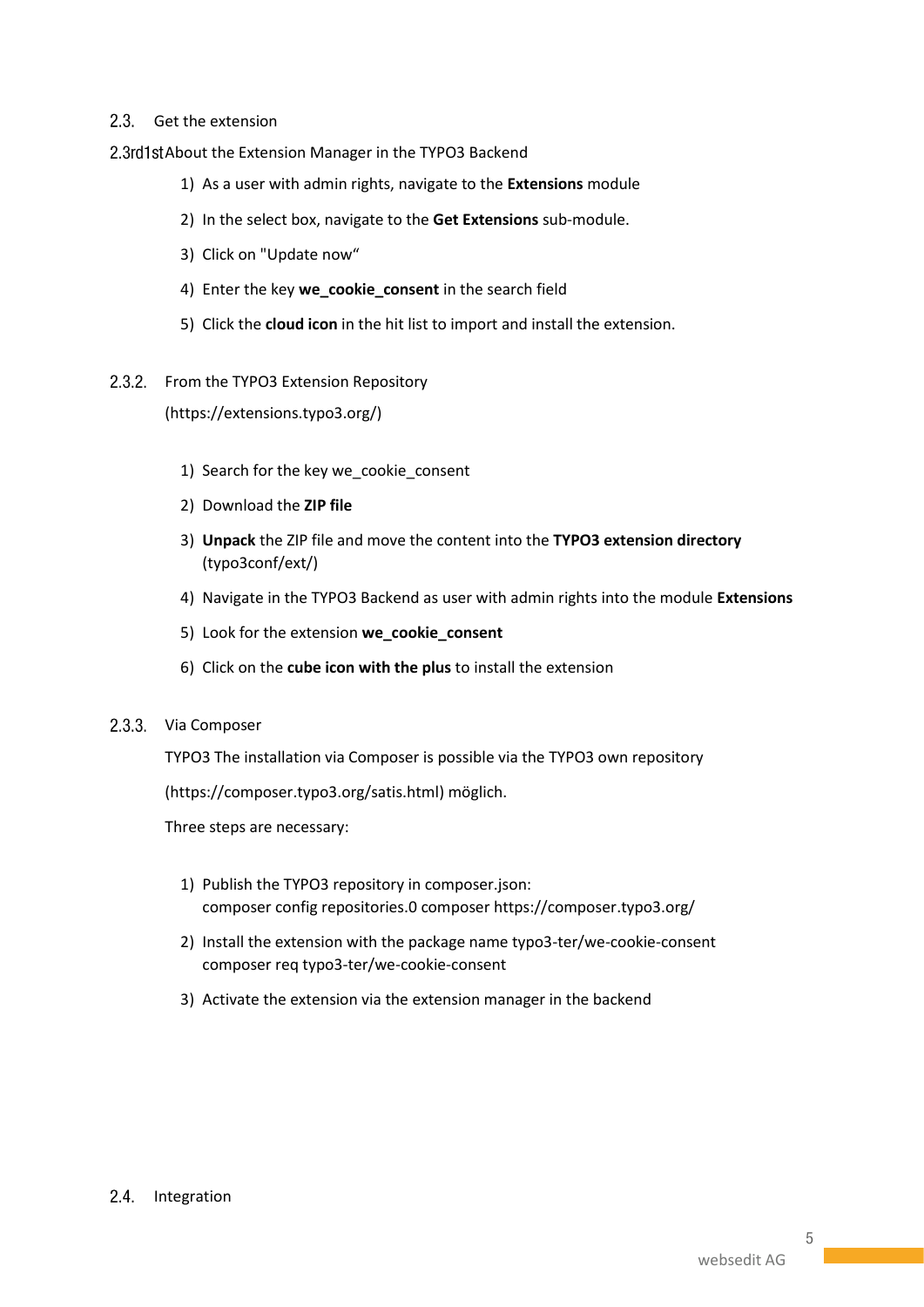2.4th1st Installation of the supplied static template

- 1) As a user with admin rights, navigate to the **Template** module
- 2) Navigate in the page tree to the page where you have stored your templates
- 3) In the select box, select the sub-module **Info/Modify** (usually preselected)
- 4) Switch to the Edit Mode by clicking the **Edit the whole template record** button
- 5) Click the **Includes** tab
- 6) Select Cookie Consent **(we\_cookie\_consent)** in the Available Objects area on the right side
- 7) This moves to the left to the Include Static (from extensions)
- 8) Click **Save**
- 9) The integration is completed
- 2.4.2. Linking the record storage locations
	- 1) As a user with admin rights, navigate to the **Template** module
	- 2) Navigate in the page tree to the **root page (globe)**
	- 3) In the select box, select the **Constant Editor** sub-module
	- 4) Select PLUGIN.TX\_WECOOKIECONSENT\_PI1 in the selectbox
	- 5) Enter the UID of your privacy page as the Privacy Page
	- 6) Enter the **UID of the Cookie Consent data set folder** under Default storage PID, see chapter 3

#### **Configuration**

Creating a Record Folder

- 1) In TYPO3, navigate to the **List** module
- 2) Create a **new folder** in the page tree
- 3) Give the folder the name **Cookie Consent**
- 4) Activate the folder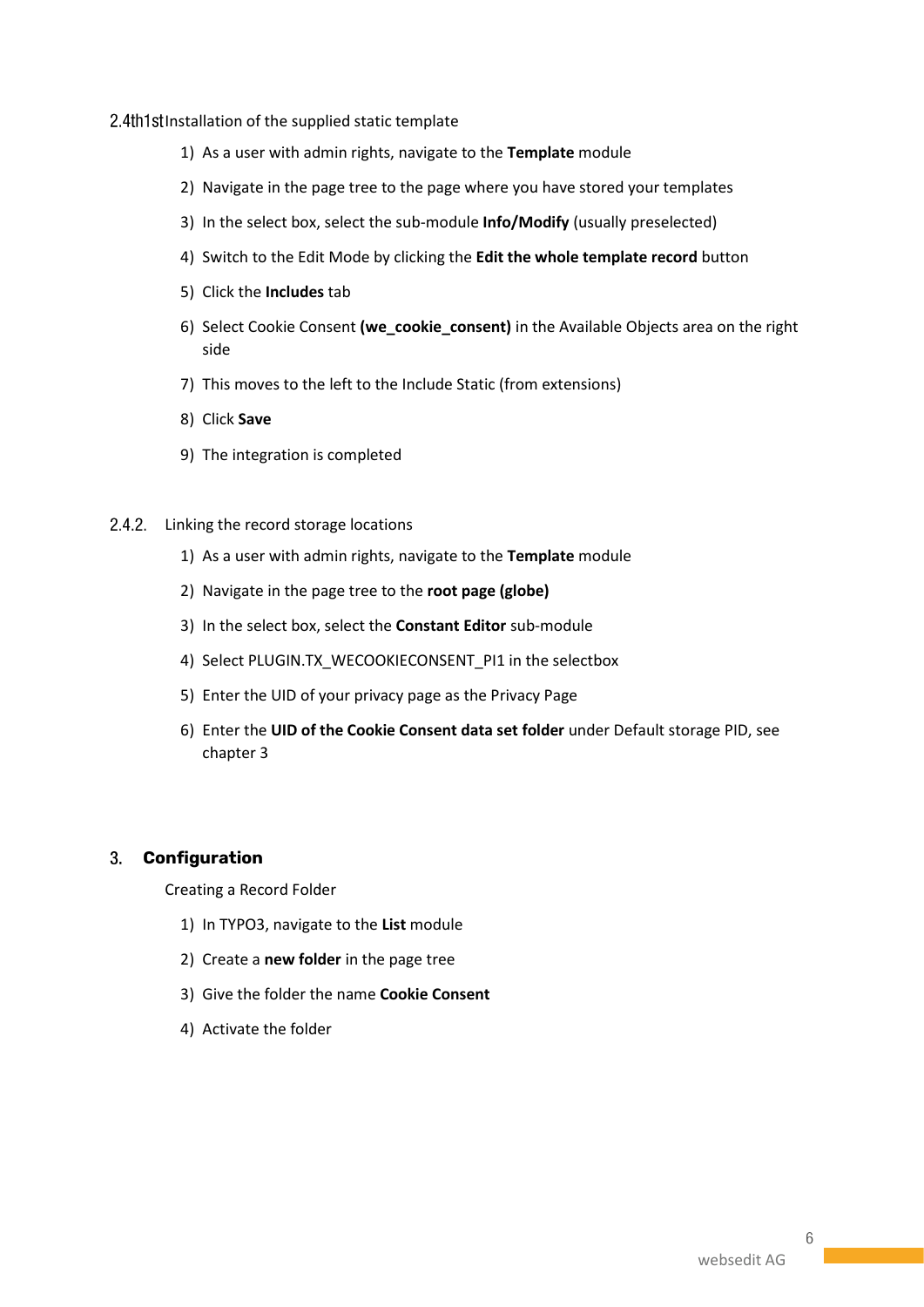# **Maintenance**

- 1) For example, you can visit the URL https://www.cookiemetrix.com/ and analyse your website. Soon we will also offer a cookie analysis tool.
- 2) Check your cookies and identify the cookies that need to be marked

**INFO:** When creating services with version 2.0.0 and TYPO3 7.6 the following error message may occur:

Method Websedit\WeCookieConsent\ViewHelpers\Format\EscapeViewHelper::render() does not exist.

If you encounter this problem, change the EscapeViewHelper from renderStatic() to render().

```
public function render() {
     $value = $this->renderChildren();
     if (!is_string($value) && !(is_object($value) && method_exists($value, '__toString')))
        {return $value;
     }
    $value = preg\_replace("\\r\\n/", "", $value); $value = addslashes($value);
     return $value;
  }
```
4.1st Maintenance of the service without Google Tag Manager

- 4.1.1. Maintenance of an integrated service
- 4.1.1.1. Google Analytics, Facebook and Matomo

The we\_cookie\_consent extension offers a simplified integration for certain services. These are Google Analytics, Google Analytics Universal, Facebook Pixel and Matomo. For these scripts you only need the ID of the service and not the complete tracking code.

- 1) Navigate to the List module
- 2) Click on the **Cookie Consent folder** in the page tree
- 3) To create a record for the first time, click the **"+"** in the content area. Select under the item GDPR: Cookie Consent --> Service.
- 4) To create all further records, click on the **"+"** next to Provider
- 5) Under **"Provider"** select the service you want to integrate (Google Analytics, Google Analytics Universal, Facebook or Matomo)
- 6) Enter a name under Service or Script Title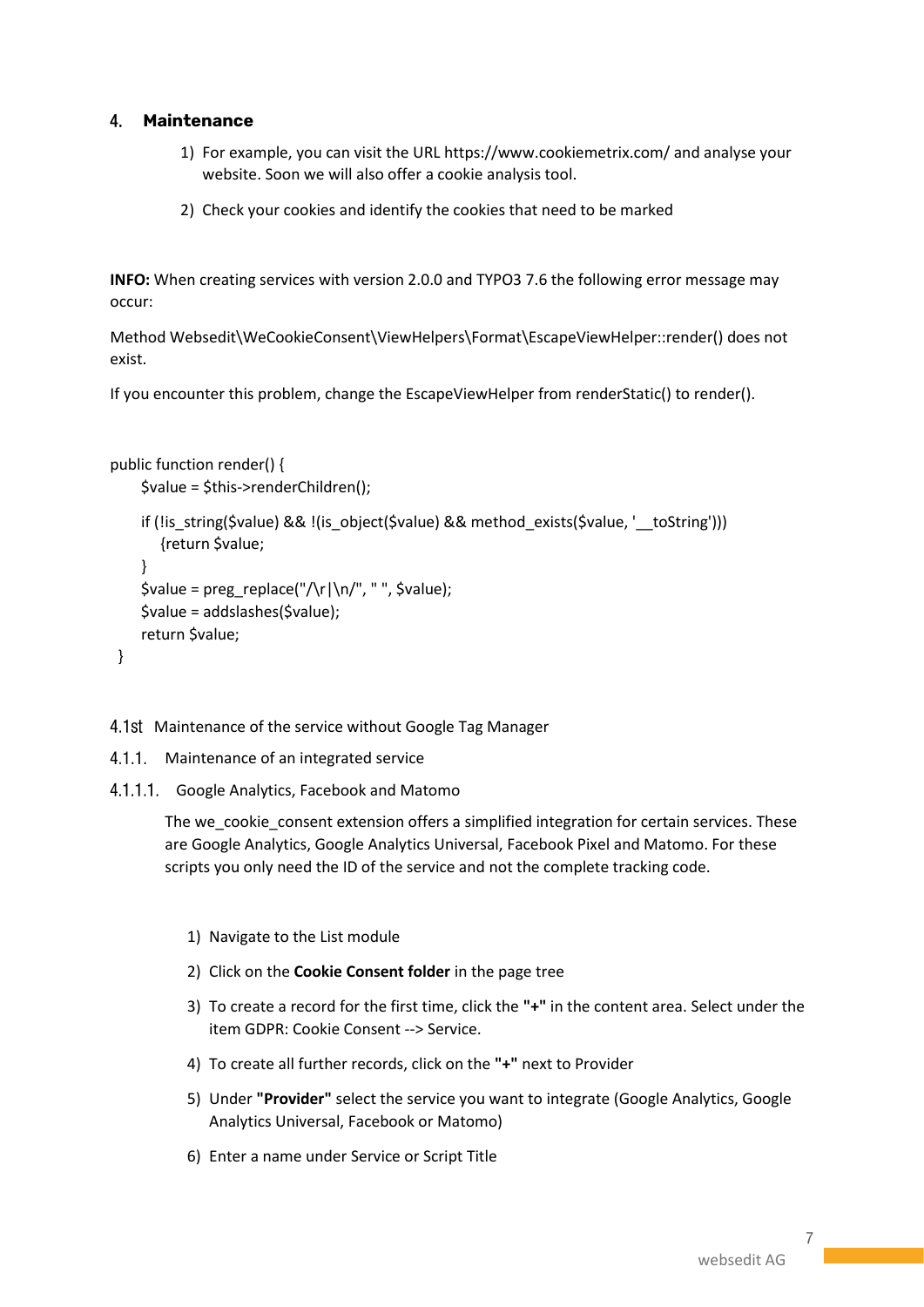- 7) In the **Description field**, add a description (explanation of how to use the service or script)
- 8) Navigate to the Cookies tab and click on **+ Add another cookie**
- 9) Add the **cookie name, cookie purpose** and **cookie lifetime** according to the GDPR specifications (In the Cookie lifetime input field, you can enter minutes, days or hours. It is important that you write the time unit behind it)
- 10) In the **Settings tab**, make the desired setting on how the script should be loaded
- 11) In the **Authentication tab**, insert the script for the desired service
- 12) Click **Save**

Your service is now displayed in the Cookie Consent overview

#### 4.1.1.2. Youtube and Vimeo

The we\_cookie\_consent extension offers a simplified integration for certain services. These are Youtube and Vimeo. For these scripts you do not need the ID of the service or any tracking code.

- 1) Navigate to the List module
- 2) Click on the **Cookie Consent folder** in the page tree
- 3) To create a record for the first time, click the **"+"** in the content area. Select under the item GDPR: Cookie Consent --> Service.
- 4) To create all further records, click on the **"+"** next to Provider
- 5) Under **"Provider"** select the service you want to integrate (Google Analytics, Google Analytics Universal, Facebook or Matomo)
- 6) Enter a name under Service or Script Title
- 7) In the **Description field**, add a description (explanation of how to use the service or script)
- 8) Navigate to the Cookies tab and click on **+ Add another cookie**
- 9) Add the **cookie name, cookie purpose** and **cookie lifetime** according to the GDPR specifications (In the Cookie lifetime input field, you can enter minutes, days or hours. It is important that you write the time unit behind it)
- 10) In the **Settings tab**, make the desired setting on how the script should be loaded
- 11) Click **Save**

Your service is now displayed in the Cookie Consent overview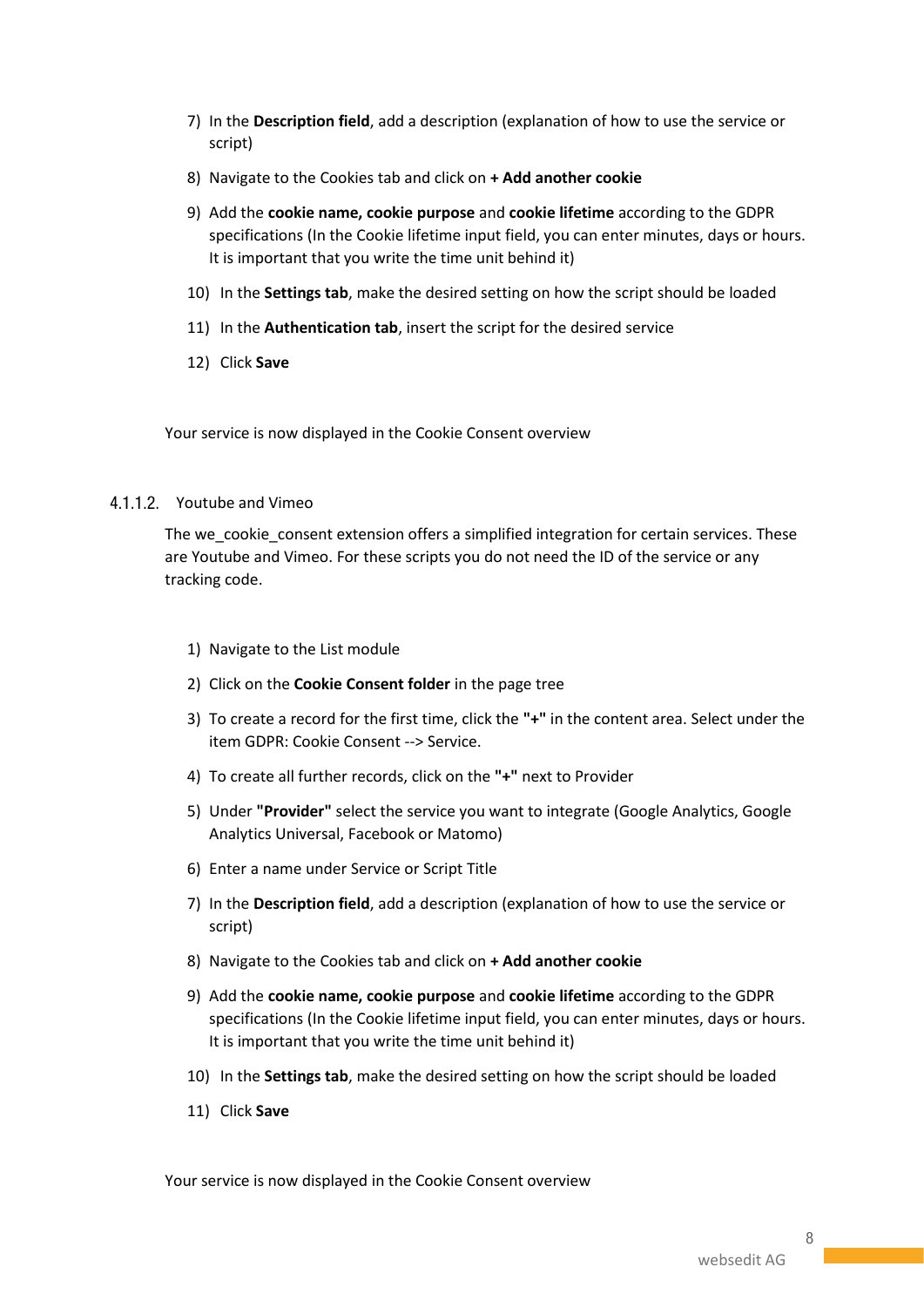- 4.1.2. Maintenance of an individual service
	- 1) Navigate to the **List** module
	- 2) Click on the **Cookie Consent folder** in the page tree
	- 3) To create a record for the first time, click the **"+"** in the content area. Select under the item GDPR: Cookie Consent Service.
	- 4) To create all further records, click on the **"+"** next to Provider
	- 5) Under "Provider", select **Other Service**
	- 6) Enter a name under Service or Script Title
	- 7) In the **Description field**, add a description (explanation of how to use the service or script)
	- 8) Navigate to the Cookies tab and click **+ Add another cookie**
	- 9) Add the **cookie name, cookie purpose** and **cookie lifetime** according to the DS-GVO specifications
	- 10) In the **Settings tab**, make the desired setting on how the script should be loaded
	- 11) In the **tab Development** insert the script for the desired service
	- 12) Click **Save**

Your service is now displayed in the Cookie Consent overview

- 4.2nd Maintenance of the services with Google Tag Manager
- $4.2$ nd $1$ st
	- Creating the Google Tag Manager in the Cookie Consent Extension
		- 1) Navigate to the **List** module
		- 2) Select **Cookie Consent** in the page tree
		- 3) Click on the "**+**" to create a new record
		- 4) Under "Provider" select **Google Tag Manager**
		- 5) Enter a name under Service or Script Title
		- 6) Add a description in the **Description field**
		- 7) Navigate to the Cookies tab and click on **+ Add another cookie**
		- 8) Add a cookie name, cookie purpose and cookie lifetime
		- 9) In the **Settings tab**, make the desired setting on how the script should be loaded
		- 10) In the Authentication tab, insert the Google Tag Manager ID in the format GTM-**XXXXXXX**
		- 11) Click **Save**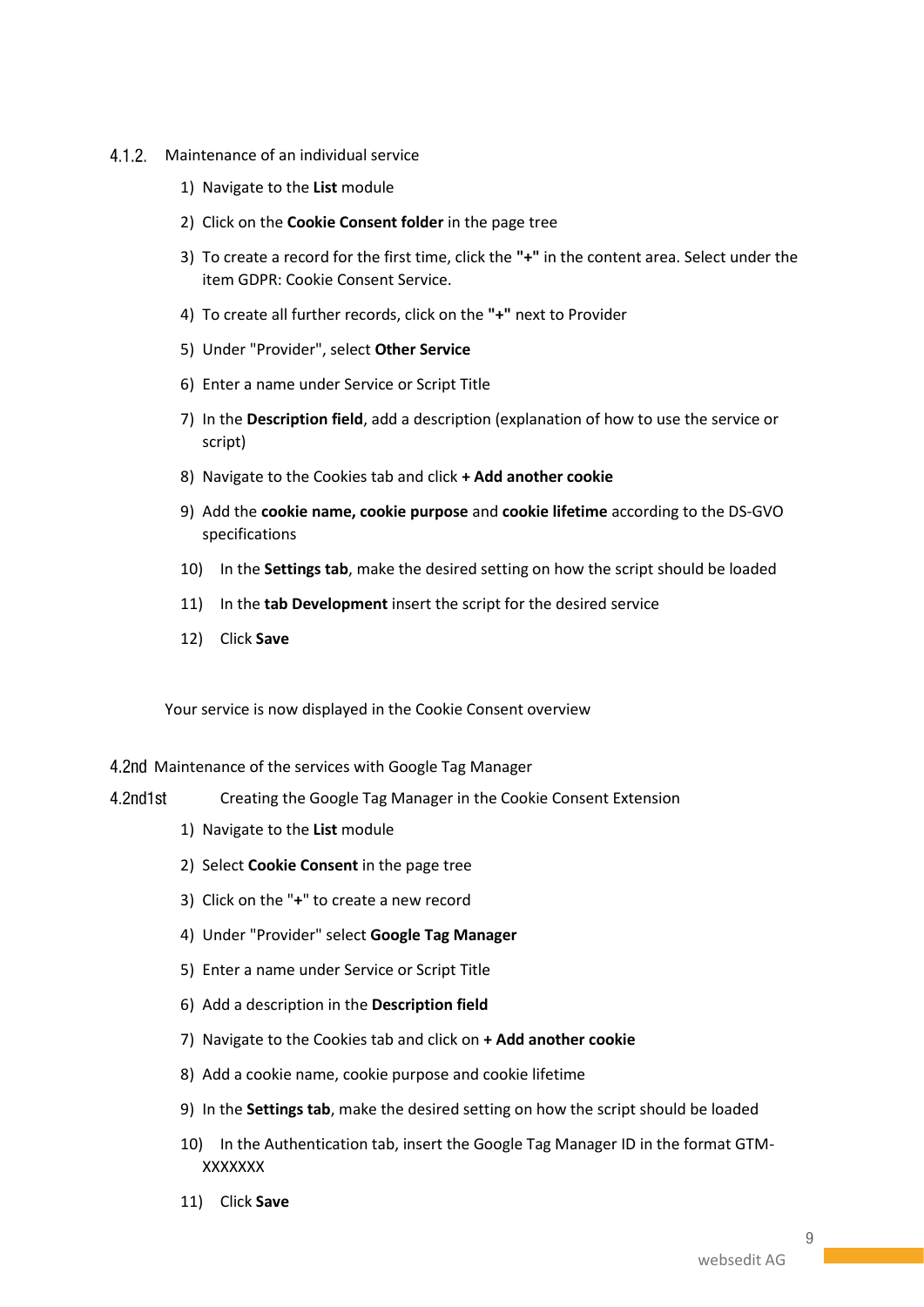4.2nd2nd Create a service or script in the extension, which is integrated via the Google Tag Manager

- 1) Navigate to the **List** module
- 2) Select **Cookie Consent** in the page tree
- 3) Click on the **"+"** to create a new record
- 4) Under "Provider" select Google Tag Manager Service
- 5) Insert a name in the Title of service or script field
- 6) Add a description in the **Description field**
- 7) Navigate to the Cookies tab and click on **+ Add another cookie**
- 8) Add a cookie name, the cookie purpose and the cookie lifetime of the service
- 9) In the **Settings tab**, make the desired setting on how the script should be loaded
- 10) In the Authentication tab, insert the ID of the desired service
- 11) Navigate to the tab **"Google Tag Manager". Fill out all fields here**. You will need these names again in the Google Tag Manager interface
- 12) Click **Save**

#### 4.2.3. Adding categories

The categorization of a service is based on TYPO3's own system category record. Proceed as follows:

- 1) Navigate to the List module
- 2) Select Cookie Consent in the page tree
- 3) Click on the "+" to create a new category
- 4) Save the category
- 5) Go back to the Cookie Consent overview
- 6) Edit the service you want to assign a category to
- 7) Click on the Categories tab
- 8) Select the desired category and click on save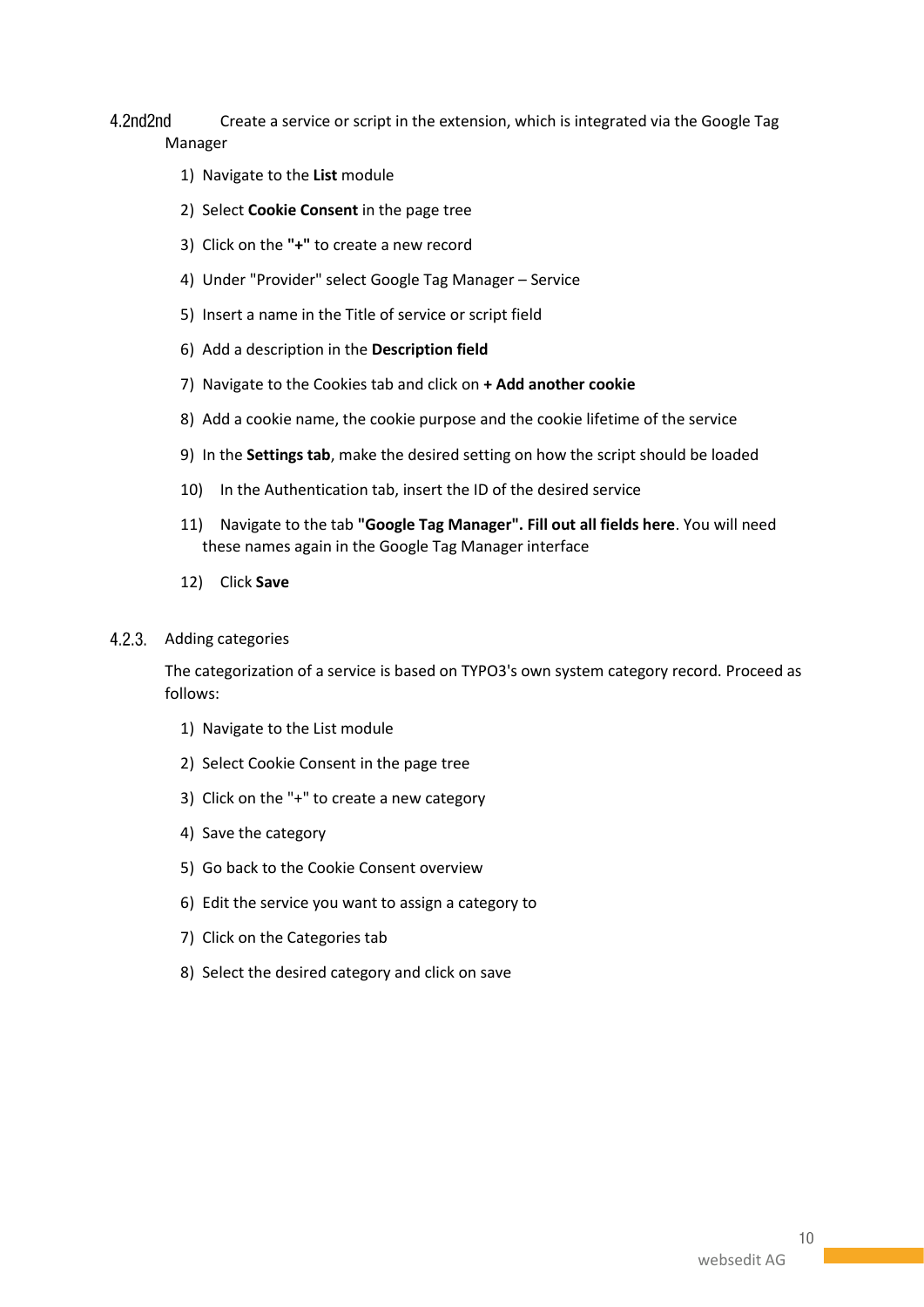4.2nd4th Create the service in the Google Tag Manager

[\(https://www.google.com/intl/de/tagmanager/\)](https://www.google.com/intl/de/tagmanager/)

- 1) Log in (https://www.google.com/intl/de/tagmanager/)
- 2) Click **Variables** in the left pane
- 3) Create a **new custom variable** in Google Tag Manager
- 4) Give the variable a **name**
- 5) Select the variable type **Data layer Variable**
- 6) Give the **data layer variable** the **same name** that you selected in the **Cookie Consent Extension** for the corresponding service.
- 7) **Save** the variable
- 8) Create a **new trigger** in Google Tag Manager
- 9) Give the trigger a **name**
- 10) Select the trigger type **Custom event**
- 11) Give the **trigger** the **same event name** that you selected in the **Cookie Consent Extension** for the corresponding service.
- 12) Select Some Custom Events at "This Trigger fires on"
- 13) **Select at** "Fire this trigger when an event occurs and all these conditions are true", the **created variable for this service equals true**
- 14) Create a **tag** for the corresponding service and select the **corresponding trigger** that you have previously created
- 15) Click on the **"Submit"** button in the top left corner of the Google Tag Manager interface
- 16) Enter a version name and a version description
- 17) In the Google Tag Manager interface, click on "**Publish**" in the upper left corner
- 4.2nd5th Use of the Google Tag Manager export function within the Cookie Consent Extension - Needs to be done -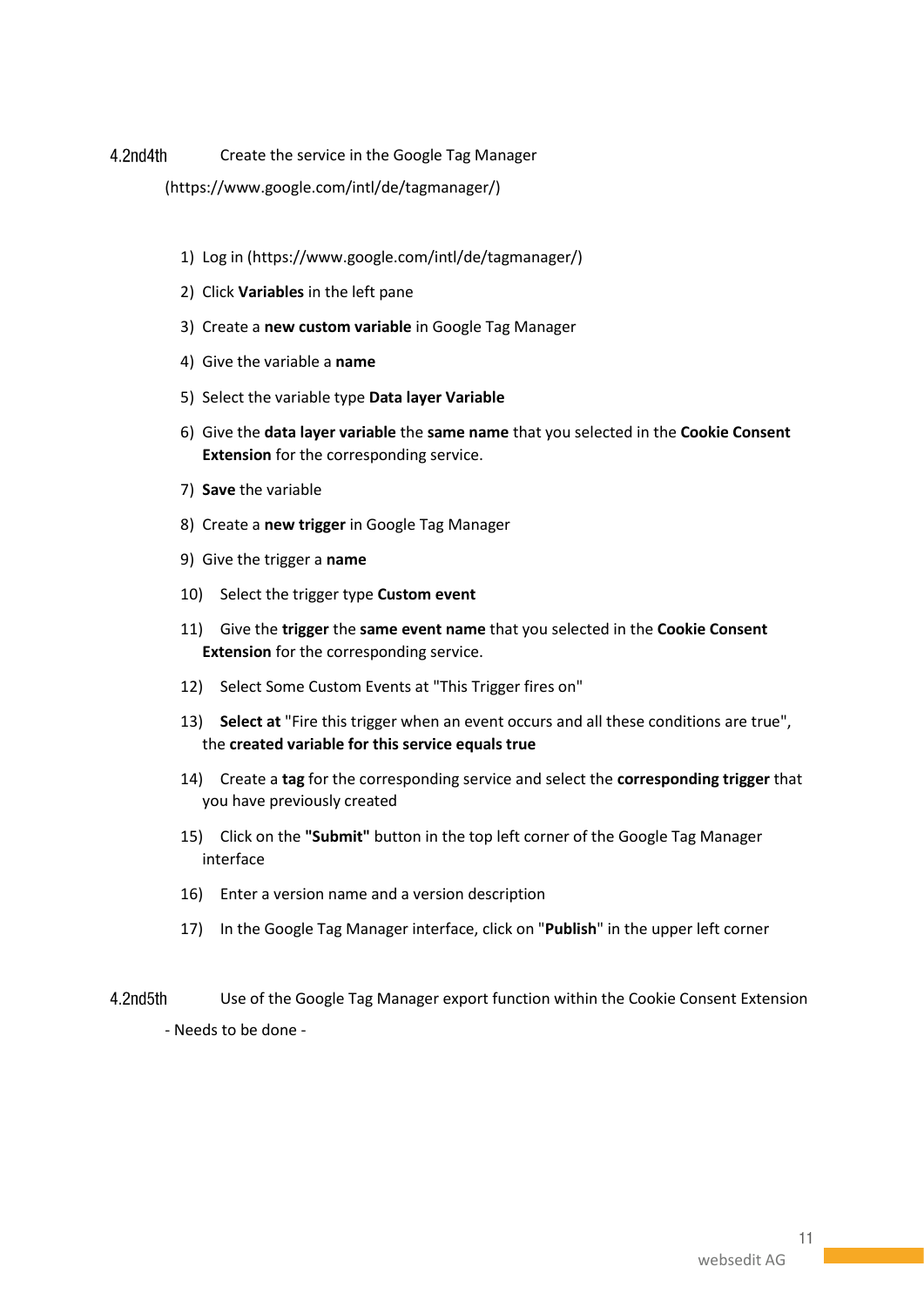# **Adding the cookie overview in the privacy policy**

- 1) Navigate to the module **Page**
- 2) Navigate in the page tree to the **page with your privacy policy**
- 3) Create a new content element by clicking on **+ Content**
- 4) In the "Create New Content Element window", navigate to the **Plugins tab**
- 5) Click Cookie Liste
- 6) Click on the **Plugin tab**
- 7) In the Services & Scripts area, click on the **folder icon** on the left
- 8) The data record selector opens
- 9) Select the **folder** where you created your cookies
- 10) Select the desired **record**
- 11) Under **Provider**, add any cookies that you want to be displayed later in the privacy statement
- 12) Click **Save** after you have added all cookies

# **Test mode**

The Cookie Consent Extension can be run in test mode during setup and before going live. To do this, append #klaro-testing to your domain.

Example:

<https://www.yourdomain.com/#klaro-testing>

# **Additional**

- 7.1. Adjusting the TYPO-Script parameters
	- 1) Default Storage: The ID of the data record folder is stored here. See point 2.4.2.
	- 2) Privacy Page: In the input field Privacy Page you must enter the UID of your privacy page. See point 2.4.2.
	- 3) Style Prefix: In the Style Prefix input field you can adjust the positioning of the cookie banner.

Possible entries:

• Display at the bottom of the screen: klaro we\_cookie\_consent (default)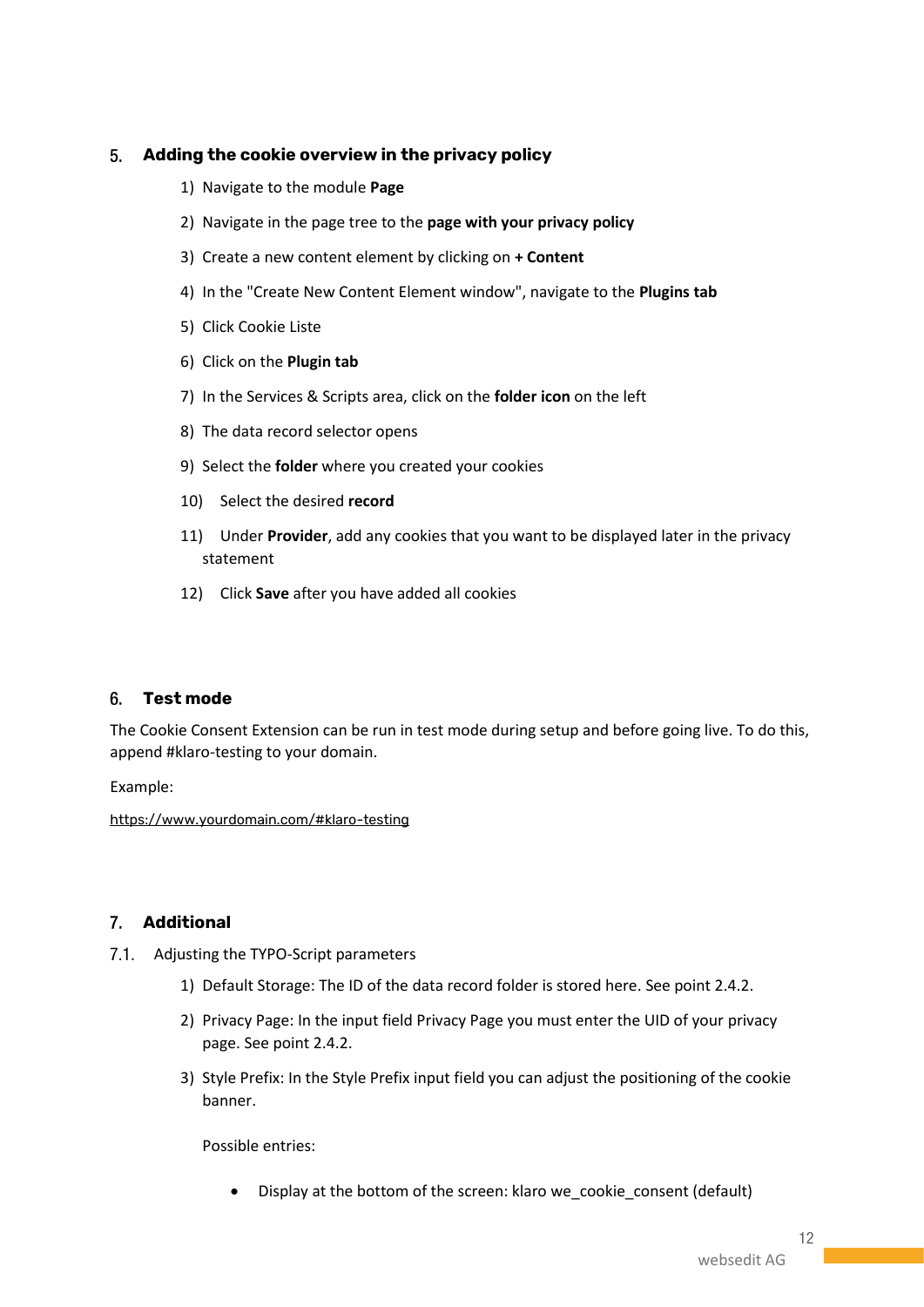- Display at the top of the screen: klaro we\_cookie\_consent notice--top
- Display in the middle with the buttons below each other: klaro we\_cookie\_consent notice--center
- Display in the middle with the buttons below and next to each other: klaro we cookie consent notice--center-floated
- Unstyled output without CSS: nostyle
- 4) Additonal Class: Here you can add an additional CSS class for styling.
- 5) Storage Method: Here you can set whether the user settings should be stored in a cookie or in the local storage of the browser. (default: cookie)
- 6) Cookie Name: In the input field Cookie Name you can change the name of your content cookie. This was designed for the use of different language versions, with different services provided via directories and not via different Top Level Domains.
- 7) Lifetime: In the Lifetime input field, you can determine the validity period of the cookie. After this time, the user will be asked again to accept the cookies. The default setting is 365 days.
- 8) State: In the input field State you can set whether your cookies are activated or deactivated in the cookie banner. Possible entries: false (default), true (Not DS-GVO compliant!)
- 9) Must Consent: In the input field Must Consent you can set whether users can use your website without interaction with the cookie banner. Possible entries: false (default), true (Not DS-GVO compliant!)
- 10) Group Service: Here you can activate or deactivate the grouping of services into categories. The grouping is based on TYPO3 system categories.
- 11) Accept all: Here you can set whether all services are activated when the banner is clicked away without user action.
- 12) Hide Decline all: Hier können Sie einstellen, ob der "Ablehnen" Button angezeigt werden soll. (Standardmäßig wird der Button ausgegeben)
- 13) Hide Learn more: Hier können Sie einstellen, ob der Button "Einstellungen bearbeiten" angezeigt werden soll. (Standardmäßig wird der Button ausgegeben)
- 14) Cookie Domain: Here you can configure whether the settings made are only valid for the current domain or also for subdomains.
- 15) Consent Mode: The default settings of the Google Consent Mode can be activated here.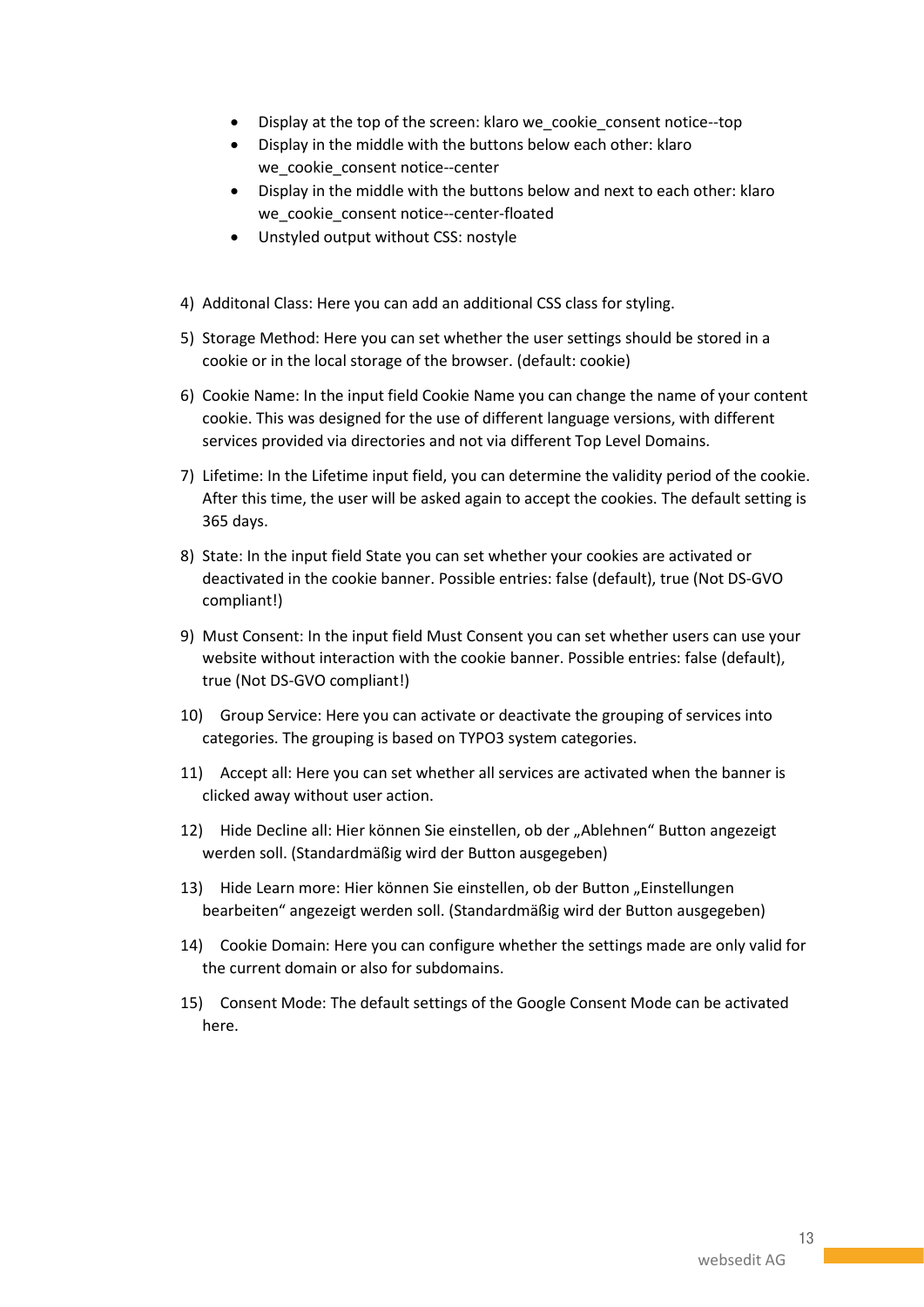7.2. Localisation

Do not enter a value for the Language constant editor settings and/or leave them set to Default (en).

All labels are stored in the locallang.xlf files. These can be overwritten e.g. by TypoScript. This could look like this:

```
#Override locallang.xlf Labels
config.tx_extbase._LOCAL_LANG {
default {
        klaro\.consentNotice\.description = My custom Cookie message
}
de {
        klaro\.consentNotice\.description = Mein eigener Cookie Text
    }
}
```
### 7.3. Adaptation to your design

If you want to make CSS adjustments, please first make a copy of the provided CSS file so that your changes are not lost with the next update.

To do this, please proceed as follows:

- 1) Copy the file from the path /typo3conf/ext/we\_cookie\_consent/Resources/Public/Stylesheet/styl e.css to the fileadmin, your sitepackage, or any other place you like
- 2) Overwrite the path to the CSS file using page.includeCSS.we\_cookie\_consent\_style=/fileadmin/mypackagename/css/we\_cookie \_consent\_style.css
- 3) Make the adjustments in your copied file

You would like to make adjustments but do not know how. Our support team is at your disposal.

You can find our contact details under: https://consent.websedit.de/

#### 8. **Don't forget!**

After maintaining the Cookie Consent Extension, make sure that each tracking code appears only once on your website. If the case occurs that you have maintained the same tracking code several times on your site, the data collection may be falsified.